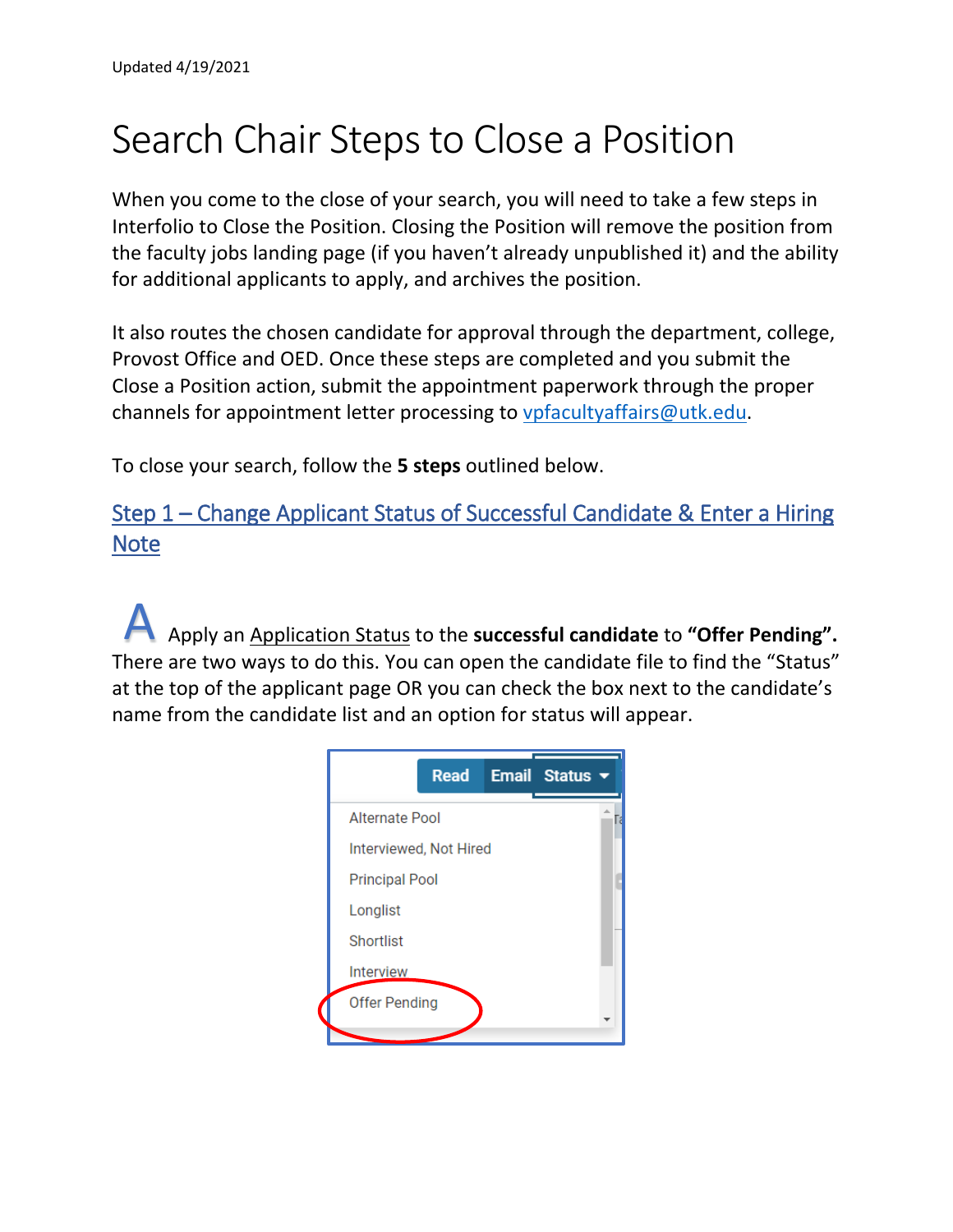Enter a hiring note on the **successful candidate** file with any information you would like the signatory approvers to see. This should include at a minimum the expected offer salary and details and start date. This becomes part of the official search record. B

Open the applicant file. Scroll to the bottom of the page. Select Add Note and from the dropdown select "Add a Hiring Note". Type in the note and click "Save".



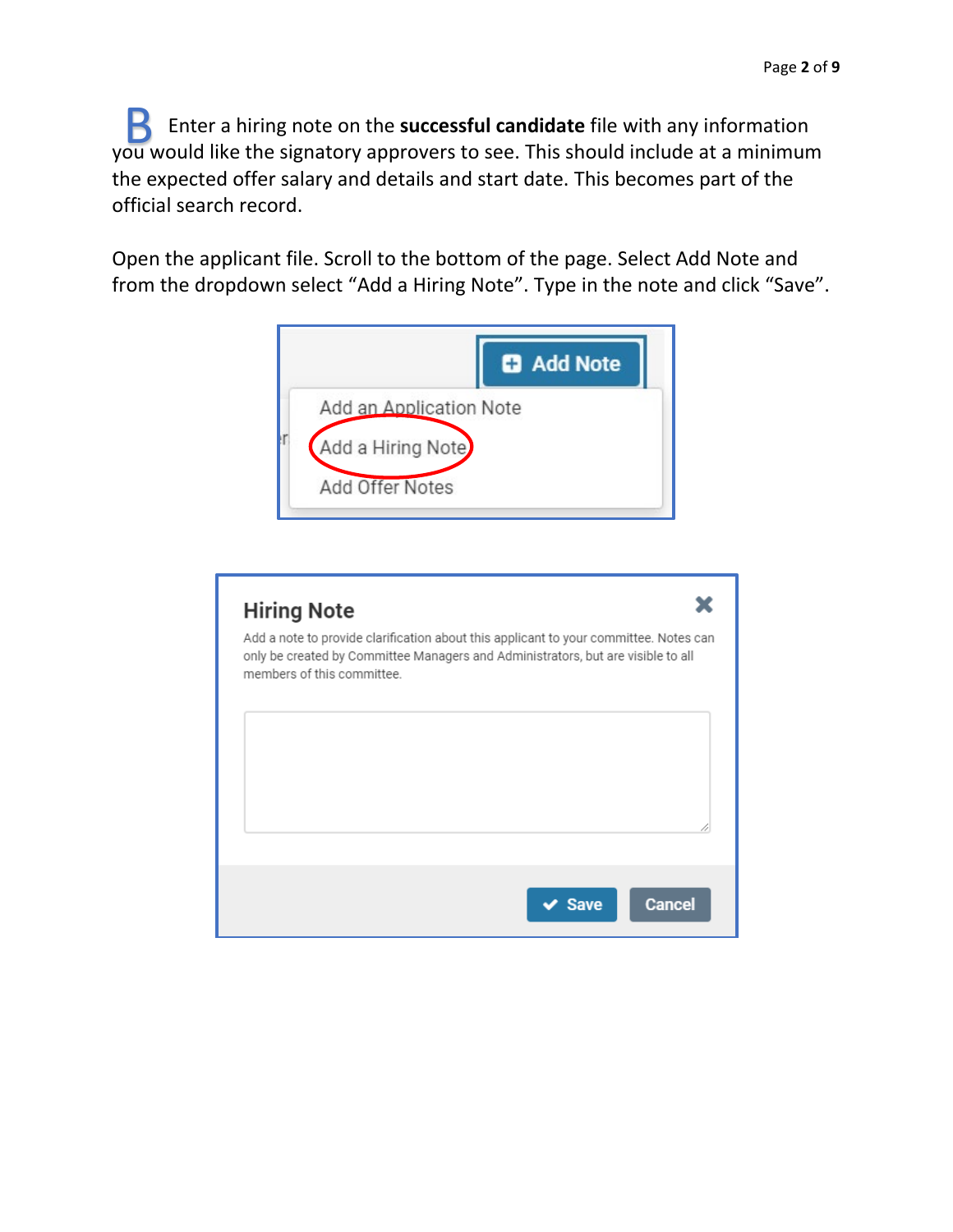### Step 2 – Apply Disposition Codes

Apply **Disposition Codes** to each applicant aside from the Offer Pending candidate. Disposition codes are short, pre-defined explanations of why an applicant did not make it to the next step of the hiring process.

Disposition Codes help track and document committee decisions regarding each applicant and are the documented reason why each individual was removed from consideration.

Disposition codes can be applied to a single applicant inside the applicant file OR by selecting multiple candidates at one time to apply the same code to all selected.

**To apply several at a time**, select multiple applications on the applications page as shown below. This will open a menu bar that includes a "Disposition Codes" button.

|      | Demo University > Positions ><br>Associate Professor of Orthodontic Dentistry     |                               |                  |                                           |                                      | Position Actions V                                     |
|------|-----------------------------------------------------------------------------------|-------------------------------|------------------|-------------------------------------------|--------------------------------------|--------------------------------------------------------|
| Unit |                                                                                   | <b>Status</b>                 |                  | Opens                                     | Closes                               |                                                        |
|      | College of Dentistry                                                              | Accepting Applications change |                  | Jan 31, 2016                              | Jun 28, 2019                         |                                                        |
|      | Applicants                                                                        |                               |                  |                                           |                                      |                                                        |
|      | Search by name, education, or status<br>a<br>8 of 8 Applicants Shown.             |                               |                  | Email<br>Read                             | Filter $\vee$<br>Status -<br>Tag $-$ | Columns v<br>Saved Views V<br>Disposition Code -<br>Ŧ. |
|      | Applicant Name *                                                                  | Date Updated $\phi$           | Applicant Status | Tags                                      |                                      | My Overall Rating $\div$                               |
| ☑    | <b>Bing Boland</b><br><b>INCOMPLETE</b>                                           | Jan 16, 2018                  | Interview        | Draft   M Response due   M                |                                      | 食食食                                                    |
| ◛    | James Grimm<br>Ph.D. - Doctor of Philosophy, Demo University<br><b>INCOMPLETE</b> | Jan 16, 2018                  | Interview        | Evaluated   M Response due   M Sandra   M |                                      | 會 宮                                                    |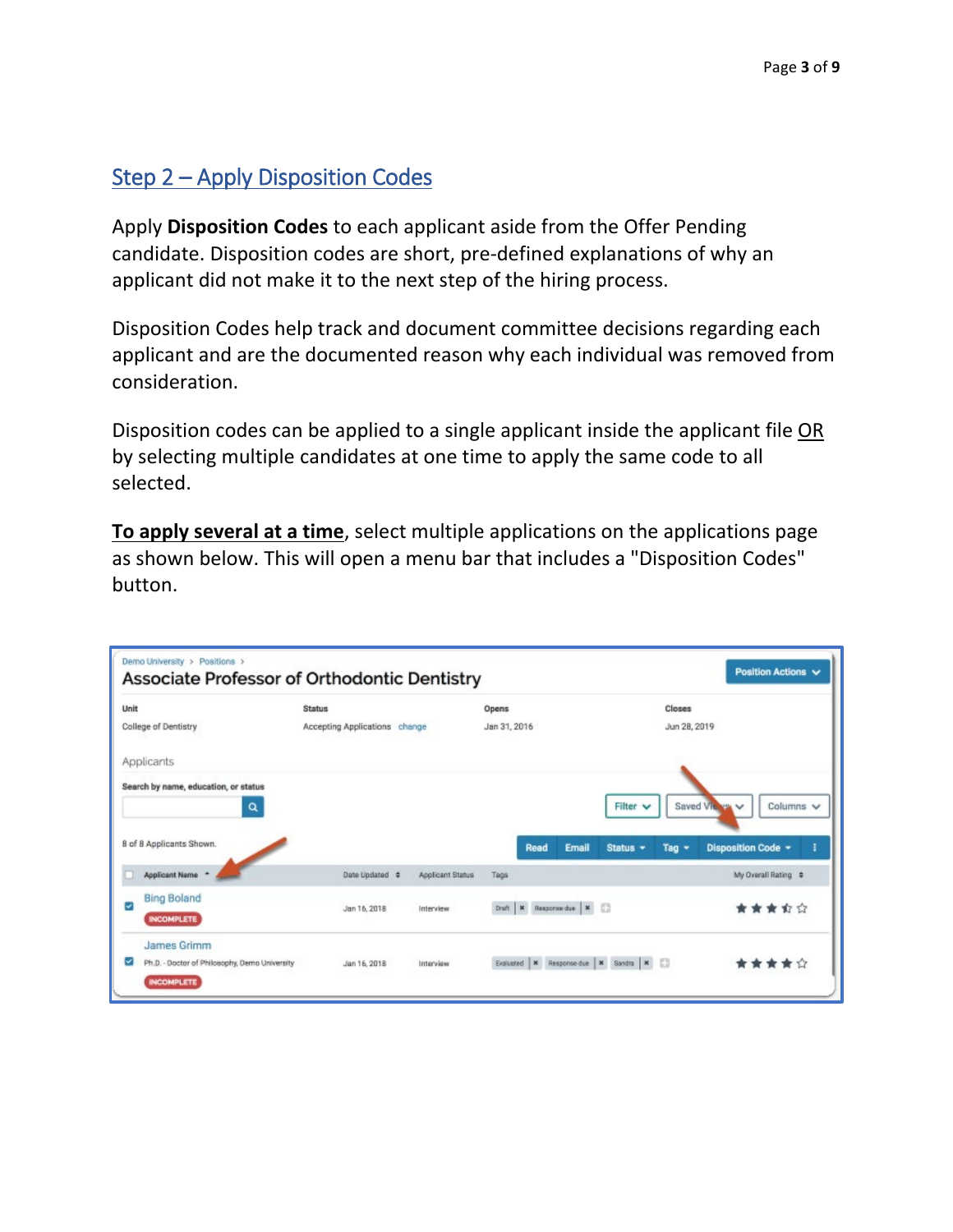

Click the disposition codes and select the code you want to apply.

**To apply one at a time**, open the applicant file. Click add Disposition Code.

| <b>Education Information</b> | <b>Status</b>                                                  |
|------------------------------|----------------------------------------------------------------|
| Ph.D., Demo University       | Interview change                                               |
| <b>Disposition Code</b>      | Tags                                                           |
| <b>D</b> Add                 | Response due   x Sandra   x    <br>Evaluated<br>$\pmb{\times}$ |
| <b>Document</b><br>v         |                                                                |
|                              |                                                                |
|                              |                                                                |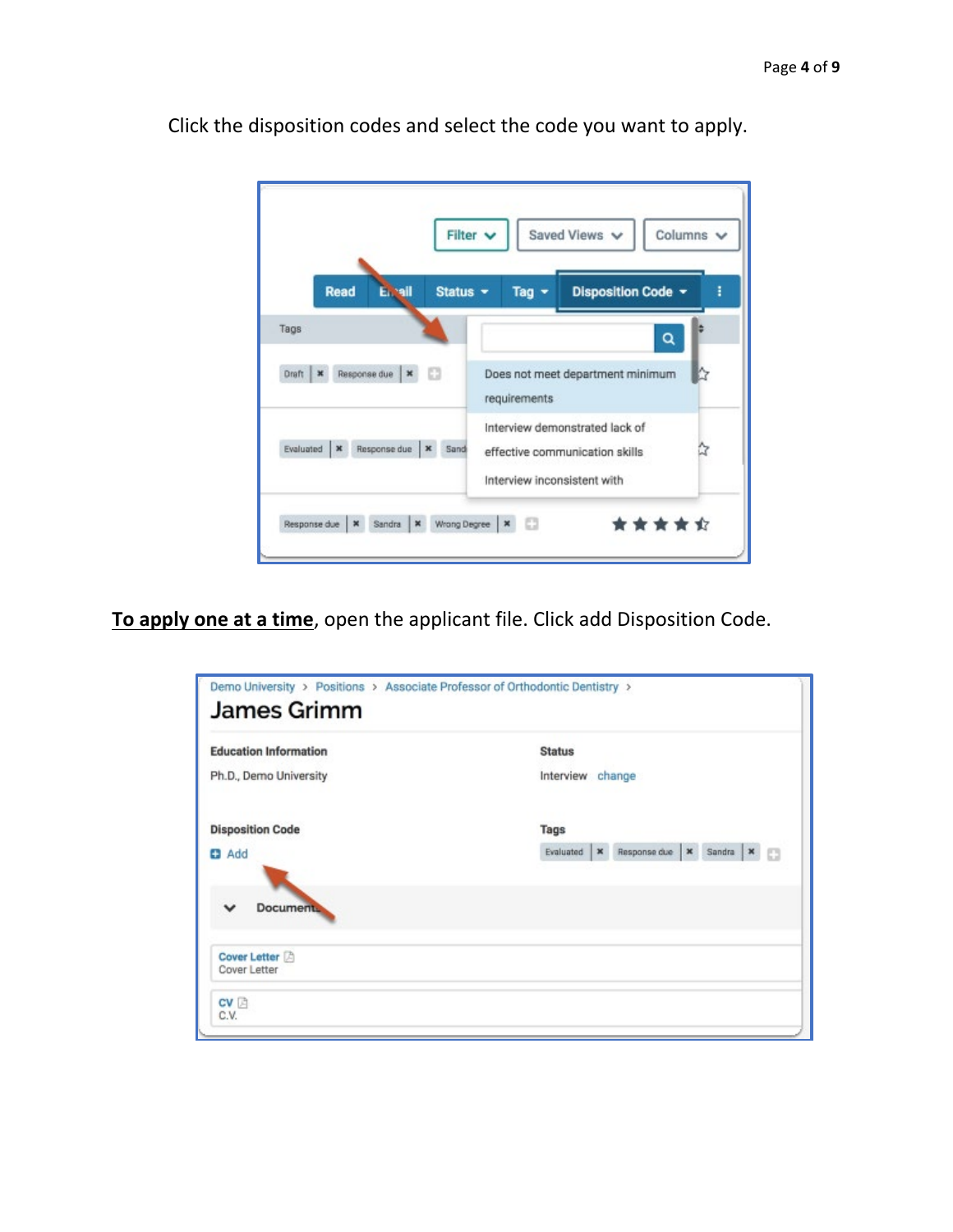| Demo University > Positions > Associate Professor of Q<br>James Grimm |
|-----------------------------------------------------------------------|
| <b>Education Information</b>                                          |
| Ph.D., Demo University                                                |
| <b>Disposition Code</b><br>$\blacksquare$ Add                         |
| <b>Add Disposition Code</b>                                           |
|                                                                       |
| Does not meet department minimum                                      |
| requirements                                                          |
| Less competitive for position based                                   |
| on area of research expertise                                         |
| Less competitive based on work                                        |
| history (experience)                                                  |
| Less competitive based on education                                   |
| or training                                                           |
| Interview inconsistent with                                           |
| application information                                               |
| Interview demonstrated lack of                                        |

Select the disposition code from the drop-down list.

## Step 3 – Change the Position Status

• Apply the Position Status **"Position Filled"** to the position. Find the "Status" option by opening your position and looking to the top menu.

|           | <b>Status</b>                           | <b>Opens</b>  |
|-----------|-----------------------------------------|---------------|
| ces       | <b>Accepting Applications</b><br>change | Aug 13, 2020  |
|           | Narrative Summary                       |               |
|           | <b>Reviewing Applications</b>           |               |
| or status | Interviewing Finalists                  |               |
| Q         | Position Filled                         | Filter $\vee$ |
|           |                                         |               |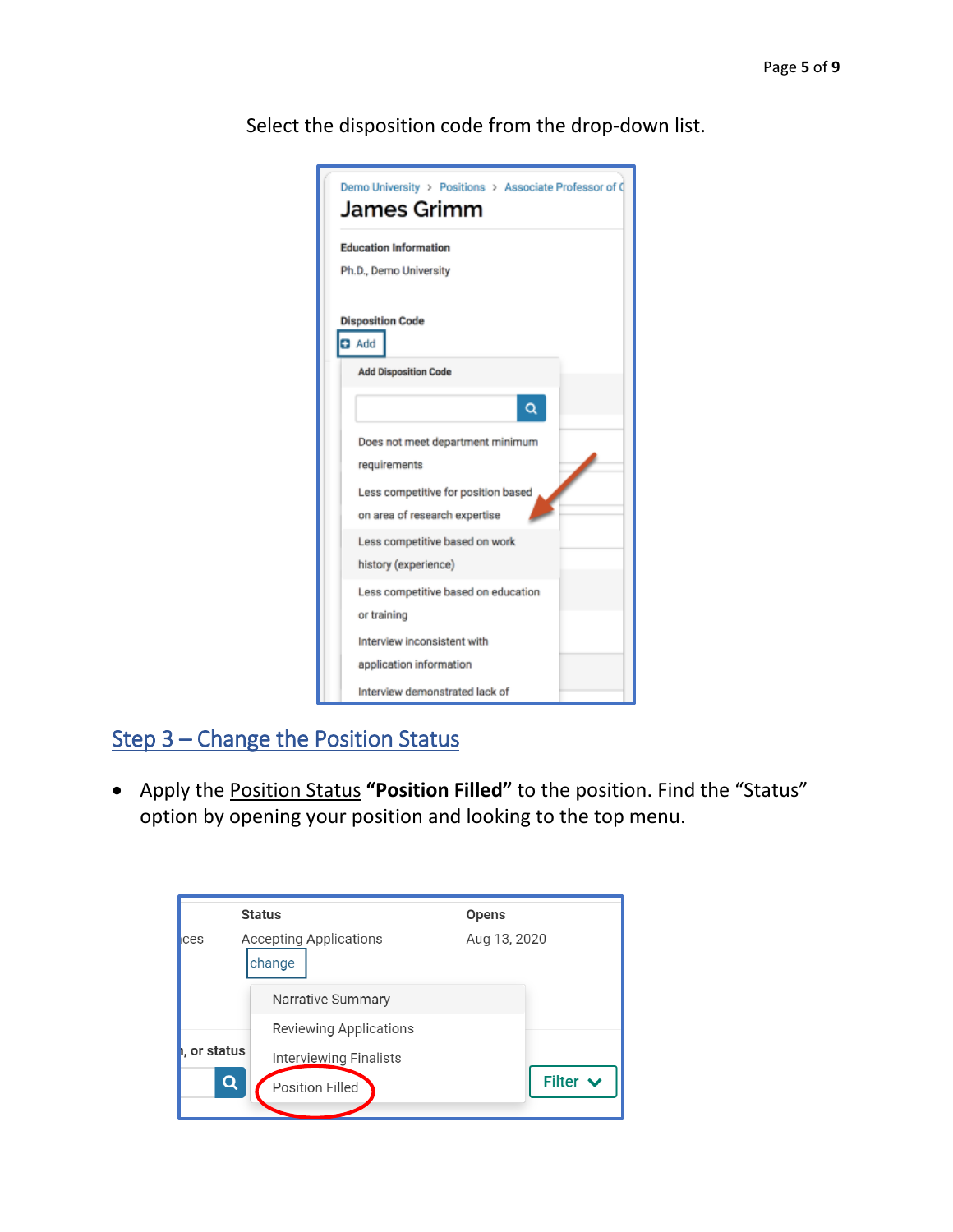### Step 4 – Email applicants

If you haven't already communicated with applicants letting them know they have not been selected, now is the time to do that. You may want to hold off on contacting your finalists until the offer to your selected candidate is accepted.

• From the applicant list page, check the box next to the names of the applicants you want to email.



• Click "Email" to the right of the page to open a window where you can type your message to all selected applicants.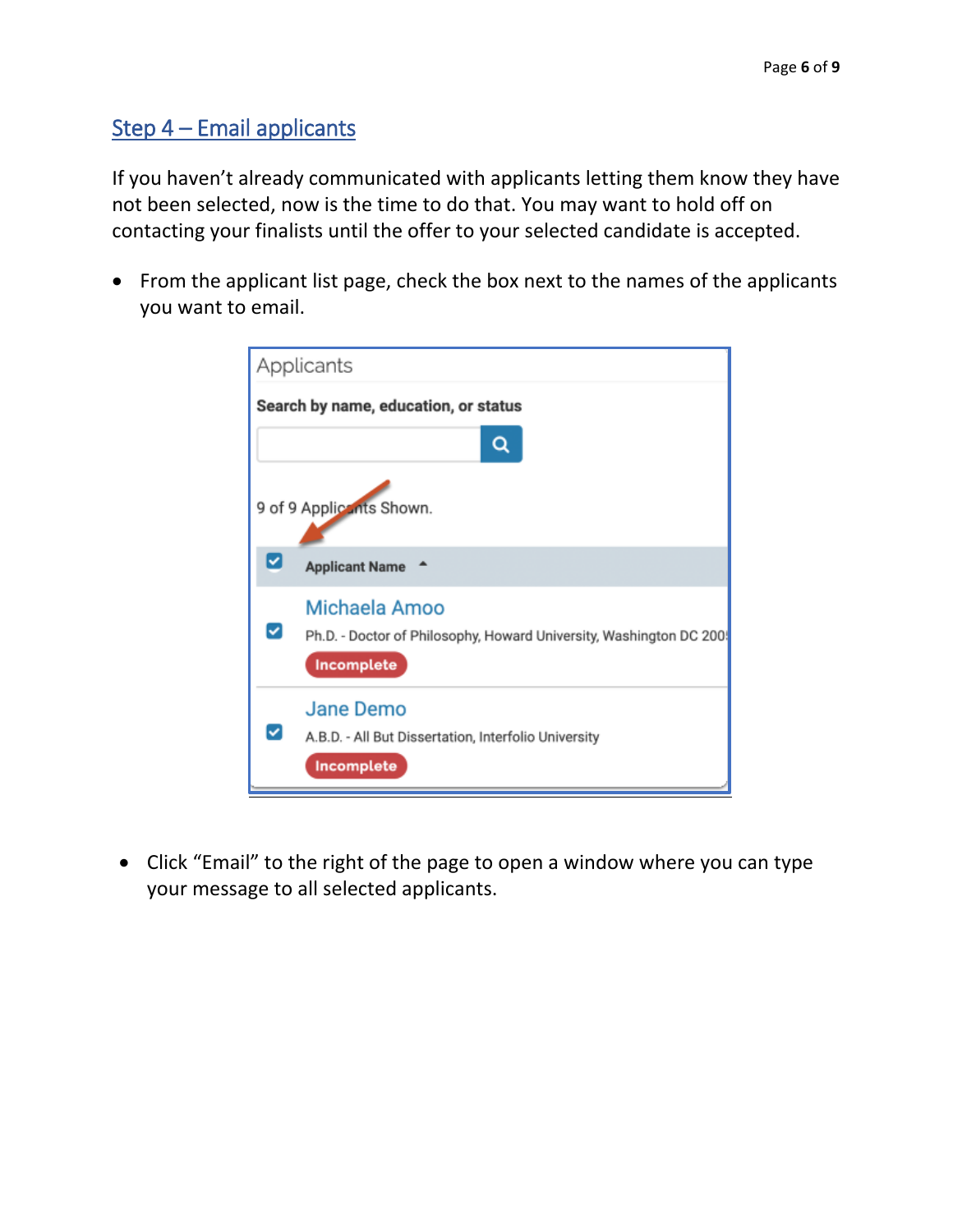| The University of Interfolio > Positions ><br><b>Faculty Position, Electrical and Computer Engineering</b> |                                                                                                     |                                                |  |                                      |              |               |                    |              |
|------------------------------------------------------------------------------------------------------------|-----------------------------------------------------------------------------------------------------|------------------------------------------------|--|--------------------------------------|--------------|---------------|--------------------|--------------|
| Unit                                                                                                       | Computer Science                                                                                    | <b>Status</b><br>Accepting Applications change |  | Opens                                | Jun 17, 2014 |               |                    |              |
|                                                                                                            | Applicants                                                                                          |                                                |  |                                      |              |               |                    |              |
|                                                                                                            | Search by name, education, or status<br>Q                                                           |                                                |  |                                      |              |               | Filter $\vee$      | $S_{\delta}$ |
|                                                                                                            | 9 of 9 Applicants Shown.                                                                            |                                                |  | <b>Read</b>                          | Email        | Status $\sim$ |                    | Tag          |
| ☑                                                                                                          | Applicant Name <sup>A</sup>                                                                         |                                                |  | Date Updated ♦ Applicant Status Tags |              |               |                    |              |
|                                                                                                            | Michaela Amoo<br>Ph.D. - Doctor of Philosophy, Howard University, Washington DC 20059<br>Incomplete |                                                |  | Jun 24, 2019                         | Longlist     |               | Reviewed by San    |              |
|                                                                                                            | Jane Demo<br>A.B.D. - All But Dissertation, Interfolio University<br>Incomplete                     |                                                |  | Sep 4, 2018                          | Shortlist    |               | Brad's choice<br>o |              |

• An email window will appear to enter your message. Complete the message and send. You may preview it before sending by selecting Preview.

| To:                 | <b>Email Applicants</b><br>Michaela Amoo<br>Robin Price                                                                                                                                                                                                                                                                                                                                                                                                                  | Jane Demo | Marzieh Ershad  | Jack Gaynor, III     | Rachid Hadjidj                  | Prisca Kim | majid mobini      | Kathryn Perdue |
|---------------------|--------------------------------------------------------------------------------------------------------------------------------------------------------------------------------------------------------------------------------------------------------------------------------------------------------------------------------------------------------------------------------------------------------------------------------------------------------------------------|-----------|-----------------|----------------------|---------------------------------|------------|-------------------|----------------|
|                     | <b>Select a Message Template</b>                                                                                                                                                                                                                                                                                                                                                                                                                                         |           |                 |                      |                                 |            |                   |                |
| From Name*          |                                                                                                                                                                                                                                                                                                                                                                                                                                                                          |           |                 |                      | Reply to email address *        |            |                   |                |
|                     | ByCommittee Hi Demonstration Account                                                                                                                                                                                                                                                                                                                                                                                                                                     |           |                 |                      | bycommittee_demo@interfolio.com |            |                   |                |
| Subject *           |                                                                                                                                                                                                                                                                                                                                                                                                                                                                          |           |                 |                      |                                 |            |                   |                |
| <b>Test Message</b> |                                                                                                                                                                                                                                                                                                                                                                                                                                                                          |           |                 |                      |                                 |            |                   |                |
| Body *              |                                                                                                                                                                                                                                                                                                                                                                                                                                                                          |           |                 |                      |                                 |            |                   |                |
| 临                   |                                                                                                                                                                                                                                                                                                                                                                                                                                                                          |           | $\Box$ $\Omega$ | Insert placeholder = |                                 |            |                   |                |
|                     | "Lorem ipsum dolor sit amet, consectetur adipiscing elit, sed do eiusmod tempor incididunt ut labore et dolore magna aliqua. Ut enim ad<br>minim veniam, quis nostrud exercitation ullamco laboris nisi ut aliquip ex ea commodo consequat. Duis aute irure dolor in reprehenderit in<br>voluptate velit esse cilium dolore eu fugiat nulla pariatur. Excepteur sint occaecat cupidatat non proident, sunt in culpa qui officia deserunt<br>mollit anim id est laborum." |           |                 |                      |                                 |            |                   |                |
| body p              |                                                                                                                                                                                                                                                                                                                                                                                                                                                                          |           |                 |                      |                                 |            |                   |                |
| Preview             |                                                                                                                                                                                                                                                                                                                                                                                                                                                                          |           |                 |                      |                                 |            | $\checkmark$ Send | Cancel         |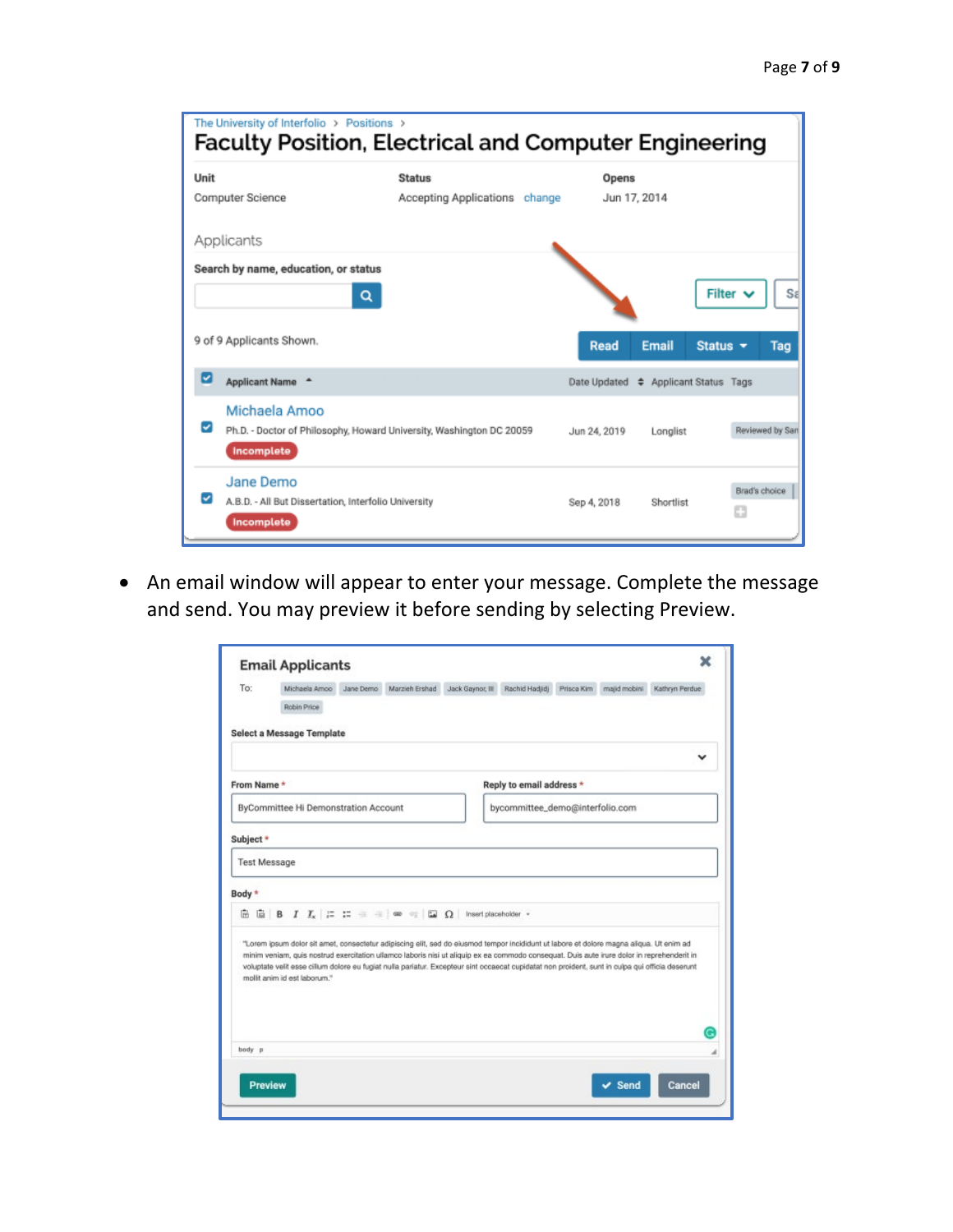## Step 5 – Closing the Position

• Navigate to and open your position. Click "Close Position" under the "Position Actions" menu at the top right of the screen.



• Select **Yes**, and applicant was selected and click "Add Applicant".



• A list of available candidates will appear. Select the successful candidate you would like approval to extend the offer to.